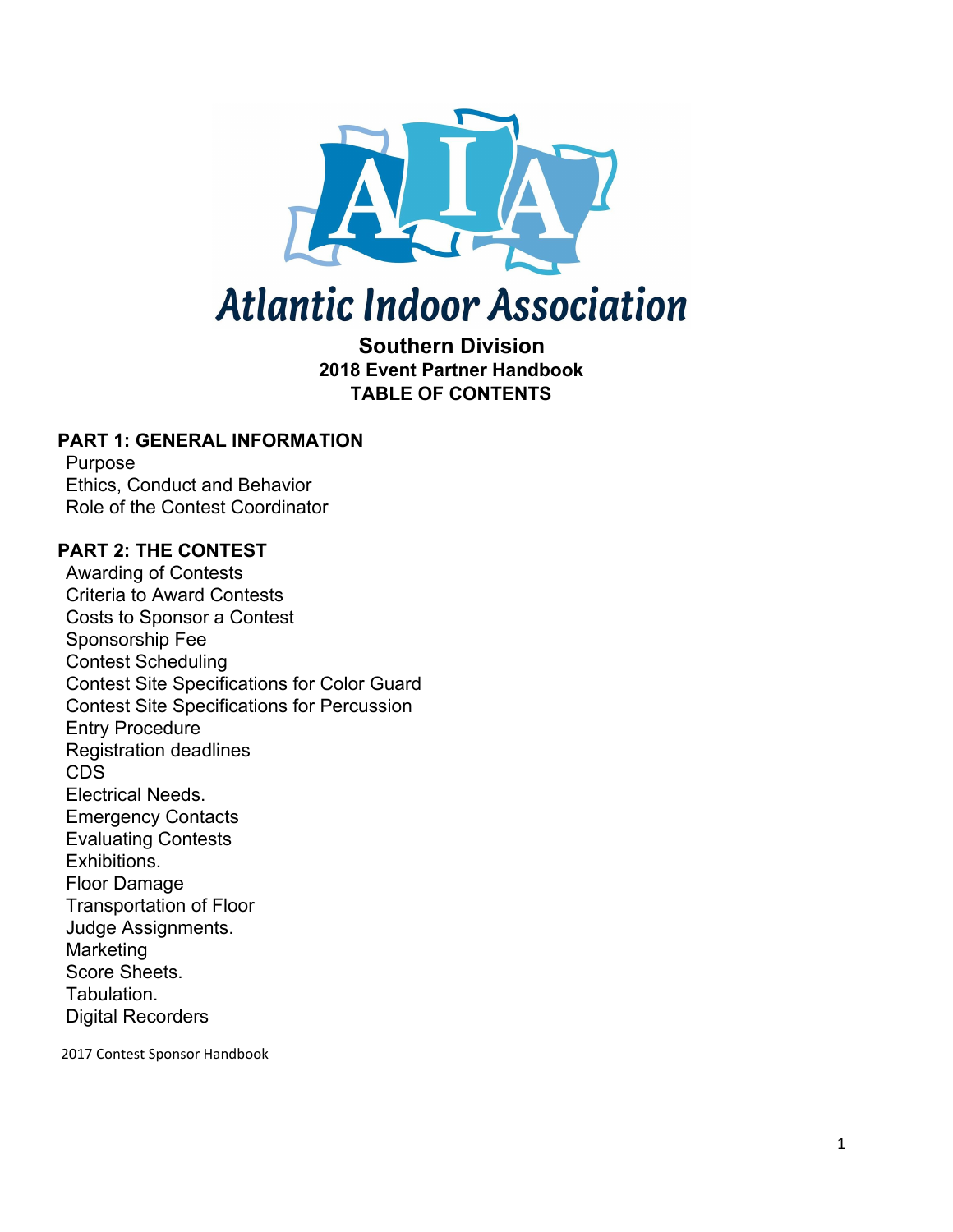Warm Up Areas. Website Videotaping Unit Awards Unit Staff Entry Directors Entry

#### **Part 3: JUDGING**

Responsibilities of the Chief Judge Communication with Chief Judge Prior to Contest **Critique** Judge Meals Judge Travel Airport Pickup Standard Meeting Point and Means of Identification Airport Return Emergency Contact Privacy in the Judges Room. Role of the Show Coordinator in Judging Timing and Penalty Judges. Role and Responsibilities of the Timing and Penalty Judge Assessing Penalties. Field Trial and Non-Working Judges. **Part 4: EVENT CHECKLIST** Contest Site

Staff Needed Supplies. Tabulation. Judges. Signs. General Information for Units. **Financials Additional Information** Warm up Details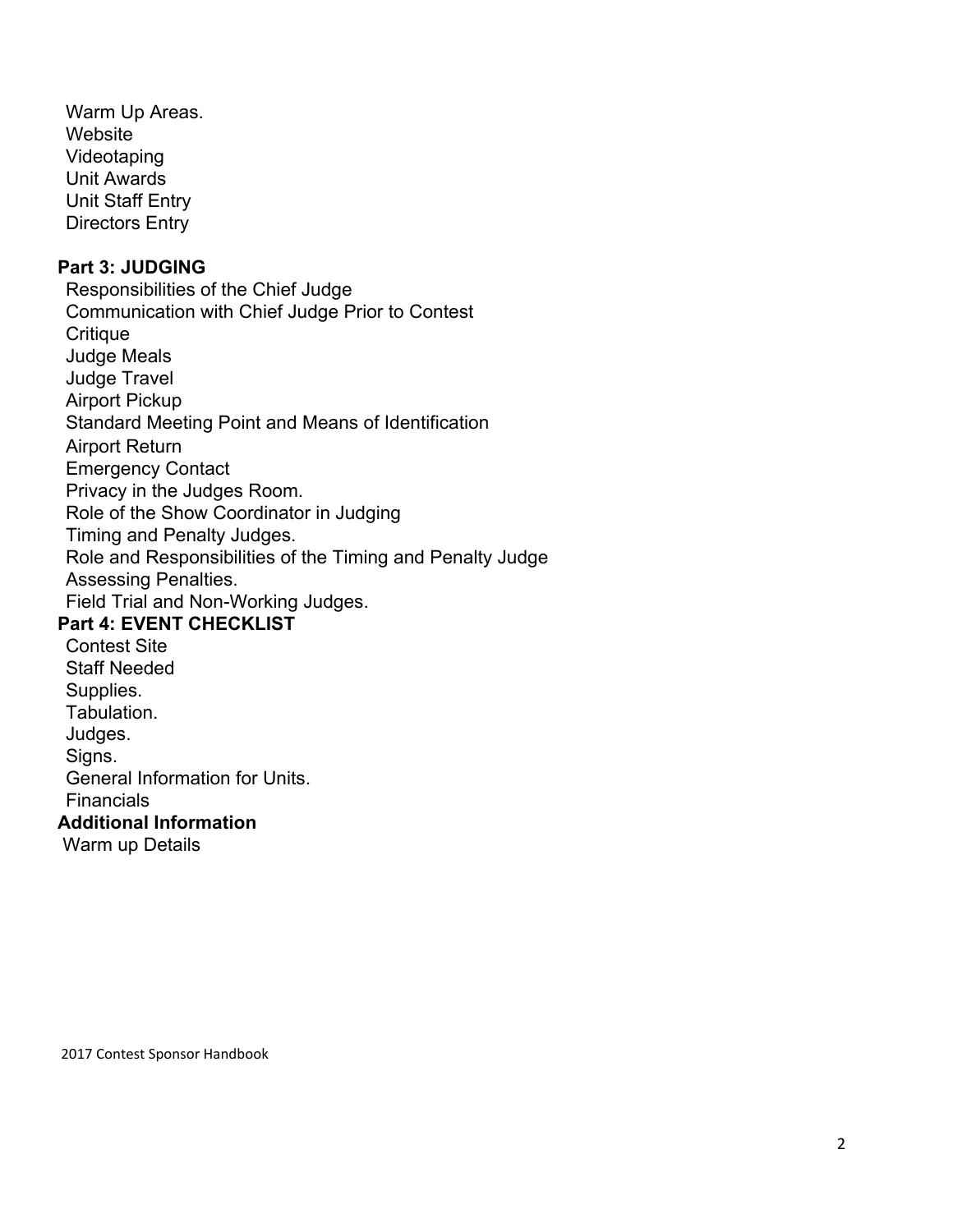#### **Revised: 11.14.17 / RDW**

#### **Part 1: General Information PURPOSE**

The purpose of this handbook is to standardize the competitive experience provided to the units. It is our desire to be consistent from region to region in order for units to experience consistent procedures throughout the year at AIA contests. As much as possible, this material will be kept in outline form to assist in easy reading and accessibility.

#### **ETHICS, CONDUCT, AND BEHAVIOR**

All representatives of AIA are expected to behave in such a manner as to be an exemplary example for the youth and participants we serve. Courtesy, language, standards, appearance and personal conduct in and around the contest event should be beyond reproach. Care should be taken in social settings that the image of AIA is maintained at the highest level. Inappropriate conversation or remarks, about the groups or the adjudication process is unprofessional and should not occur. All those who act on our behalf identify AIA publicly, and the Contest Coordinator is a key representative within their particular area. **One never knows when an innocent comment or act will be taken out of context with damaging results.**

#### **ROLE OF THE CONTEST COORDINATORS (CC) AND COLOR GUARD /PERCUSSION COORDINATORS (CG/P Coord)**

The Contest Coordinators and CG/P Coordinators are the service link between AIA and the units. This is an important communication responsibility. The list below will indicate some of the areas that could fall within these roles. Communication must be ongoing and equally open to every group within the circuit.

- Maintain communication with the AIA Executive Board of Directors (EBOD) to keep up to date, and to inform the EBOD of needed information.
- Maintain open and healthy communication between the Judging Panel, Event Partner, and AIA EBOD.
- Enhance the growth of AIA promoting and supporting in all activities (color guard, percussion, and winds equally).
- Serve as a source of information for units, sponsors, circuits and judges.
- Serve all contests within the circuit equally.
- Maintain current awareness of rules and interpretations.
- Assure that all AIA Contests are run in a similar manner to benefit the units.
- Serve and assist Event Partner as Contest Coordinator and Division Coordinator at all contests attended.
- Assure competing units are aware of any conditions or problems that may arise at the contest.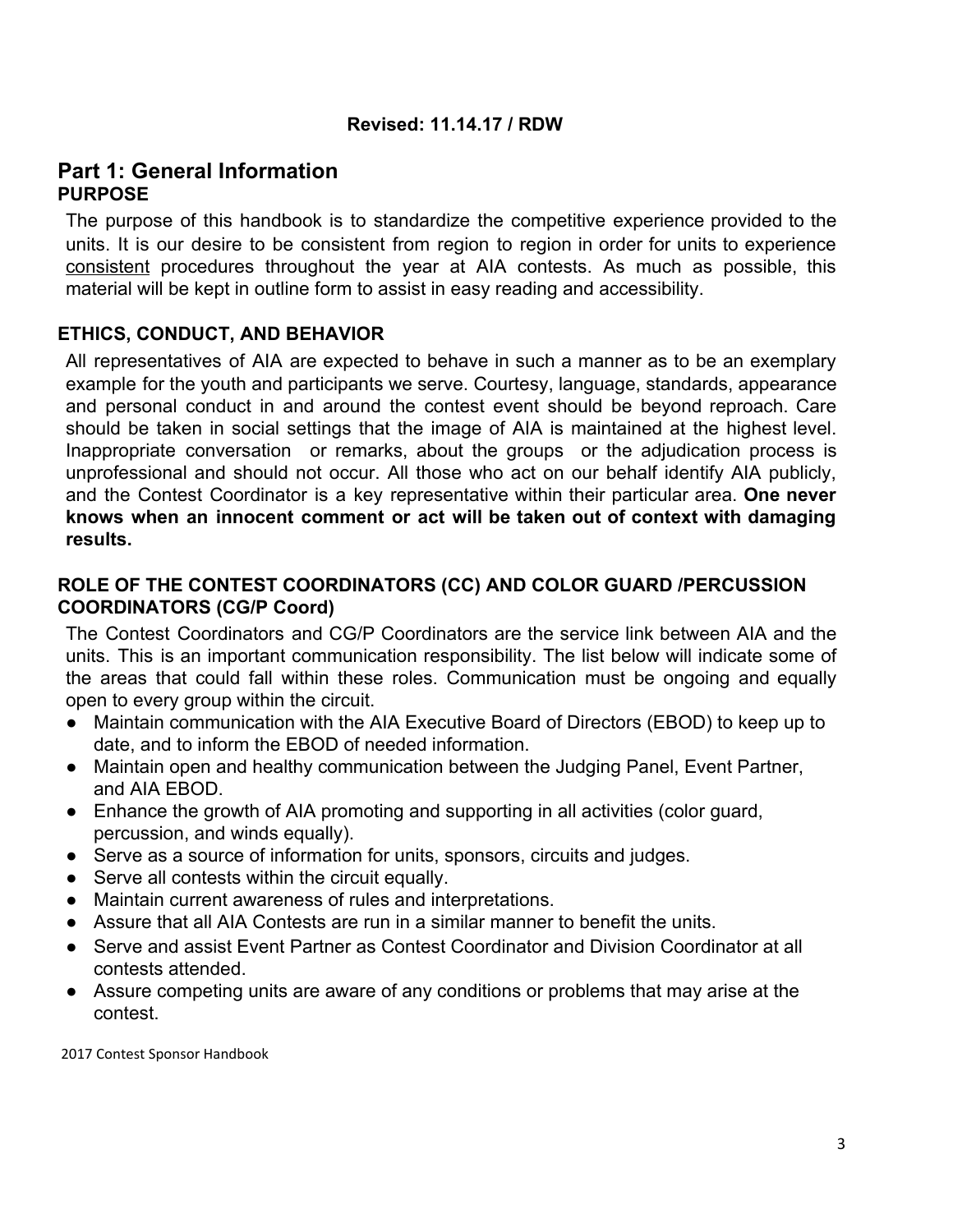- Record damage at contest caused by any unit (scratches on floor, broken lights, etc.) The Timing and Penalties Judge should note it on the penalty sheet as well.
- The Contest Coordinator is to be the main point of contact on the day of the contest for any matters that arise concerning the administration of the contest. (Example: If the schedule needs to be adjusted, this should be cleared with the Contest Coord.)

### **Part 2: The Contest**

An AIA Contest is one of the most significant events of the indoor pageantry season. Many units will experience AIA or the indoor activity in general for the first time in this setting. Parents, boosters, sponsors, school administrators and fans will form their first impression of this organization at a contest. This first impression can have a lasting impact on their future participation. The professionalism with which a contest is run is paramount. The following philosophy statement is applied at the WGI World Championships, and should also be applied at each contest sanctioned by AIA. This statement has been modified to reference AIA as appropriate.

*"AIA*'*s contest personnel are assigned to serve the needs of participating units before, during, and after their competitive appearance. Units are not here to serve us. Our objective is to have each unit prepared and ready to compete on time, and to make their competitive experience with us an enjoyable one. The contest experience is not designed to be a series of arbitrarily arranged steps. We allow as much flexibility as possible for participating units while remaining fair and consistent to all. We do, however, expect all units to respect each other*'*s rights. It will never be our intent to appear autocratic or insensitive while continuing to recognize the need to run an efficient and appropriately controlled event. All units will be treated in a fair and consistent manner regardless of class, accomplishment or geographic representation."*

AIA's success is directly attributable to the care and concern shown for the participating units on all competitive levels. We expect that this will continue and be manifested at all of the contests. As a general guideline for contest conduct, deal with the inevitable unforeseen problem using your own good judgment, or by checking with the appropriate person in charge as quickly as possible. The information below will assist you in the consistent administration of your contest(s).

#### **AWARDING OF CONTESTS**

Final decision as to where a contest is located rests with the AIA Regional Executive Board.

#### **CRITERIA TO AWARD CONTESTS**

The following considerations will be reviewed when selecting the Contest Sponsor: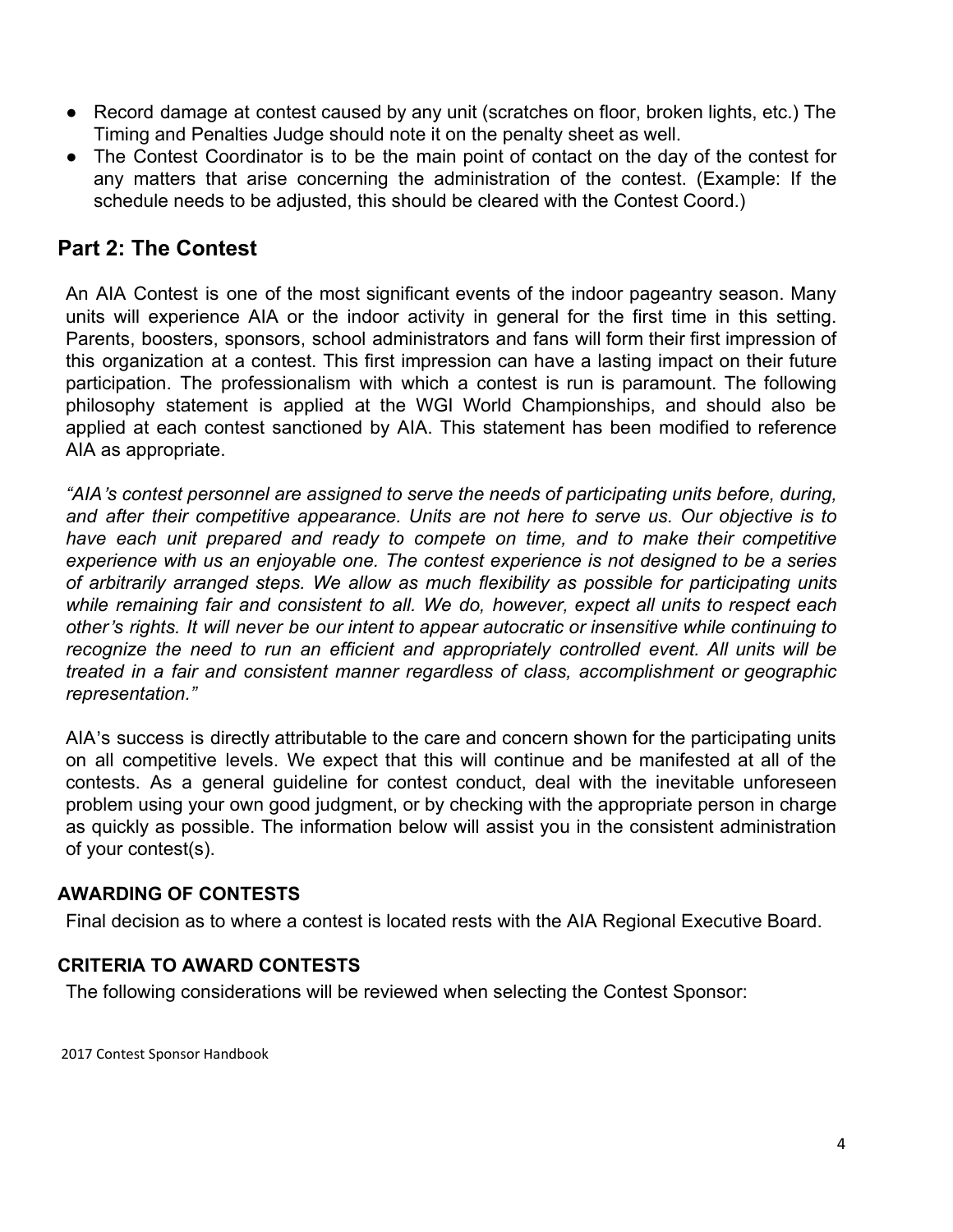- Quality and location of contest site. Site specifications should accommodate both guard and percussion competition.
- Staff availability (assure event partner provides enough staff to run the contest adequately).
- Ability to provide at least 2-4 experienced volunteers to assist in running Circuit Championships

#### **COSTS TO SPONSOR A CONTEST**

A \$1000 refundable application fee is due and payable to AIA by the deadline set forth in each year's AIA Show Host Application. Sponsorship fees are \$1200 for shows on/or before February 5, and \$1500 for shows after that date. This fee covers all costs associated with judging, judges travel, room and board, sound system, sound system operator, digital processor and a Contest Coordinator assigned to your contest. Additional cost may be assessed for special requests such as additional WGI judges. If more than two WGI judges are requested, the event partner is responsible for paying the WGI judges' transportation, hotel, and extra judging fees. Individual judges fees vary based on experience and are determined by AIA/WGI. AIA will do it's best to have at least one current or one previously qualified WGI judge at each show. The contest host is responsible for the cost of awards and will be invoiced.

#### **CONTEST SCHEDULING**

Draft schedules for a contest will be posted on the website no later than 15 days or two (2),Fridays prior to the contest date. The AIA Contest Coordinator will post a Sign Up Genius link to the contest critique sign up sheet at the same time that the draft schedule is posted. It is the responsibility of the units to register for critique prior to the contest start time. The Contest Coordinator can assist with late registration for critique if time slots are available.

#### **Contest Guidelines**

CONTEST SITE SPECIFICATIONS FOR COLOR GUARD:

- Competition area at least 70'x100' in size, per WGI Guidelines.
- Capability to raise basketball hoops in performance area.
- Seating should be adequate for expected attendance based on date on contest, at least nine (9) rows high, front and back bleacher access is necessary.
- Individual Analysis judges are to be located at the bottom third of the bleachers. GE and Ensemble should be at the top of the bleachers. These areas should be defined and delineated in such a way to keep spectators away from judging area. Judging areas will be reviewed and approved by Chief Judge with assistance from T&P Judge.
- Adequate warm-up facilities for body and equipment. Equipment warm-up area should have 20 ft.+ ceilings (i.e. aux gym, auditorium)
- Large area for prop storage. It is recommended that this area is indoors or sheltered.
- Area for equipment and prop inspection.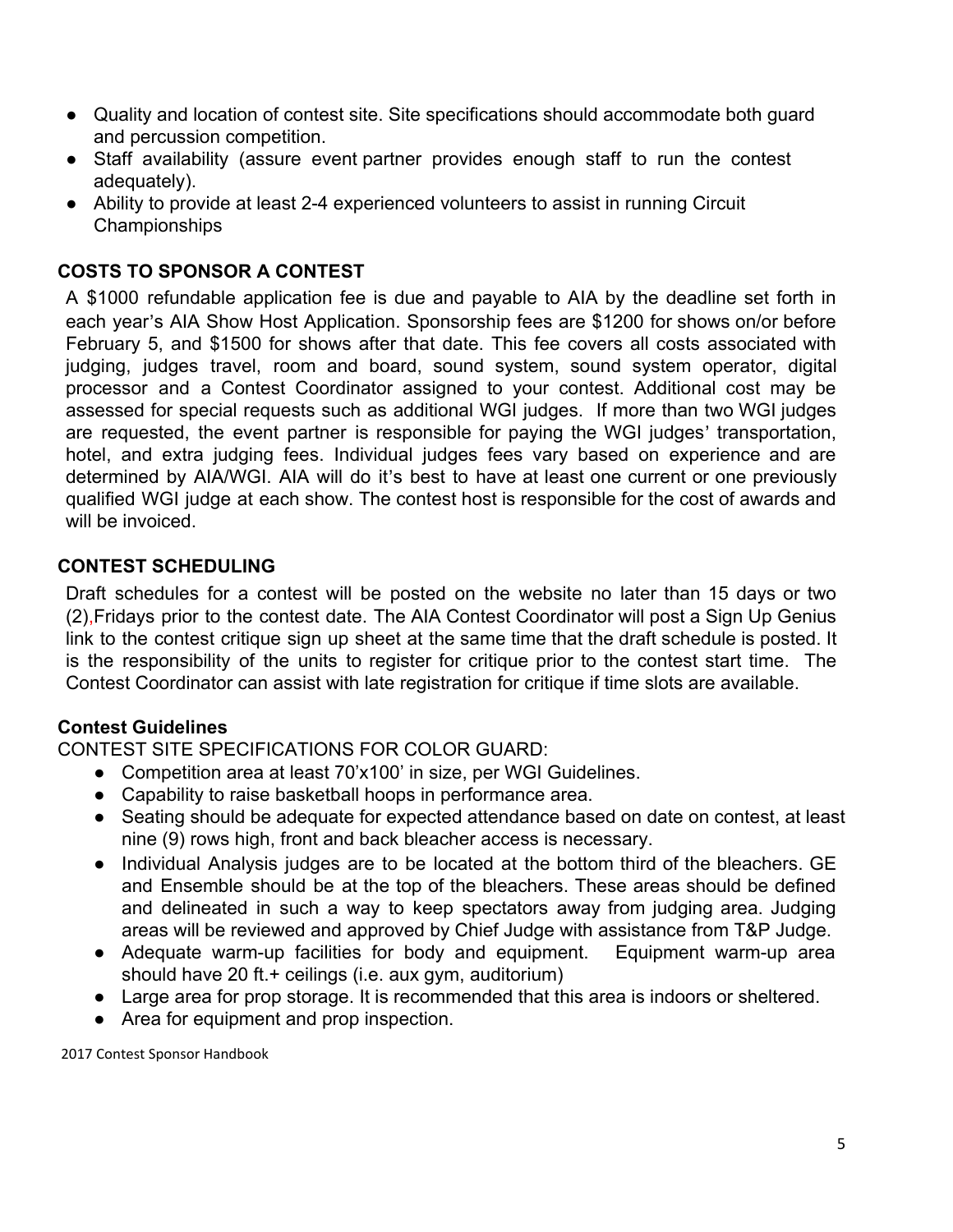- Area for floor refolding after performance.
- Separate entrance to performance area for performers and spectators.
- Locker rooms or classroom for units to change clothing. Must be separate for male and female performers.
- Adequate washroom facilities.
- Room for judges/contest staff with food and drink, away from the Director's hospitality if offered and possible
- A concession stand or snack bar available during contest times.
- Area for unit booster tables with spectator traffic. All member units (participating in contest on contest day) are allowed to sell souvenir merchandise at all AIA sanctioned shows at no charge (finals excluded) - food items excluded. Non-AIA members may be charged a vending fee at the show sponsor's discretion.
- Separate area for unit check in.
- Parking facilities for unit parking. (Buses, vans, trucks, etc.)
- Parking for spectators.
- Transportation to/from hotel and/or airport for adjudicators may be requested by Contest Coordinator.
- Tabulation area should be in or near the judges' meeting room. It should also be easily accessible from the gym. Tabulation may NOT take place in the gym where units are performing.
- Ensure that no other activity will be taking place on the same day in the same area.
- Directions to the show as well as competition floor lay out should be sent to rachel.williams@atlanticindoor.org AND contest coordinator (ruth.corder@atlanticindoor.org) once you have been notified of your acceptance as a contest host so that they can be posted.

#### CONTEST SITE SPECIFICATIONS FOR PERCUSSION / WINDS:

Same as color guard specification with the following exceptions:

- $\bullet$  Music Analysis judges should be located within the 5<sup>th</sup> through 8<sup>th</sup> row from the floor.
- General Effect judges, Visual Analysis judges and Sound Engineer seating should be located in the top of the arena unless directed by the Chief Judge.
- Adequate warm up places (band room, choral room WITHOUT RISERS) so sound does not carry to competition area. You will need to provide two warm-up areas because two groups will be warming up at about the same time. Doors must be of adequate size to allow for the instruments to be able to enter and/or exit the warm-up areas. This is in case of cold or inclement weather. Most units will warm up outside if possible.
- Two twelve gauge power cords are to be placed at the front and back centerline in the competition area. These must have a minimum of 25 feet of cord in order to be used throughout the entire performance area.
- Doors must be of adequate size to allow for the instruments to be able to enter and/or exit the performance areas.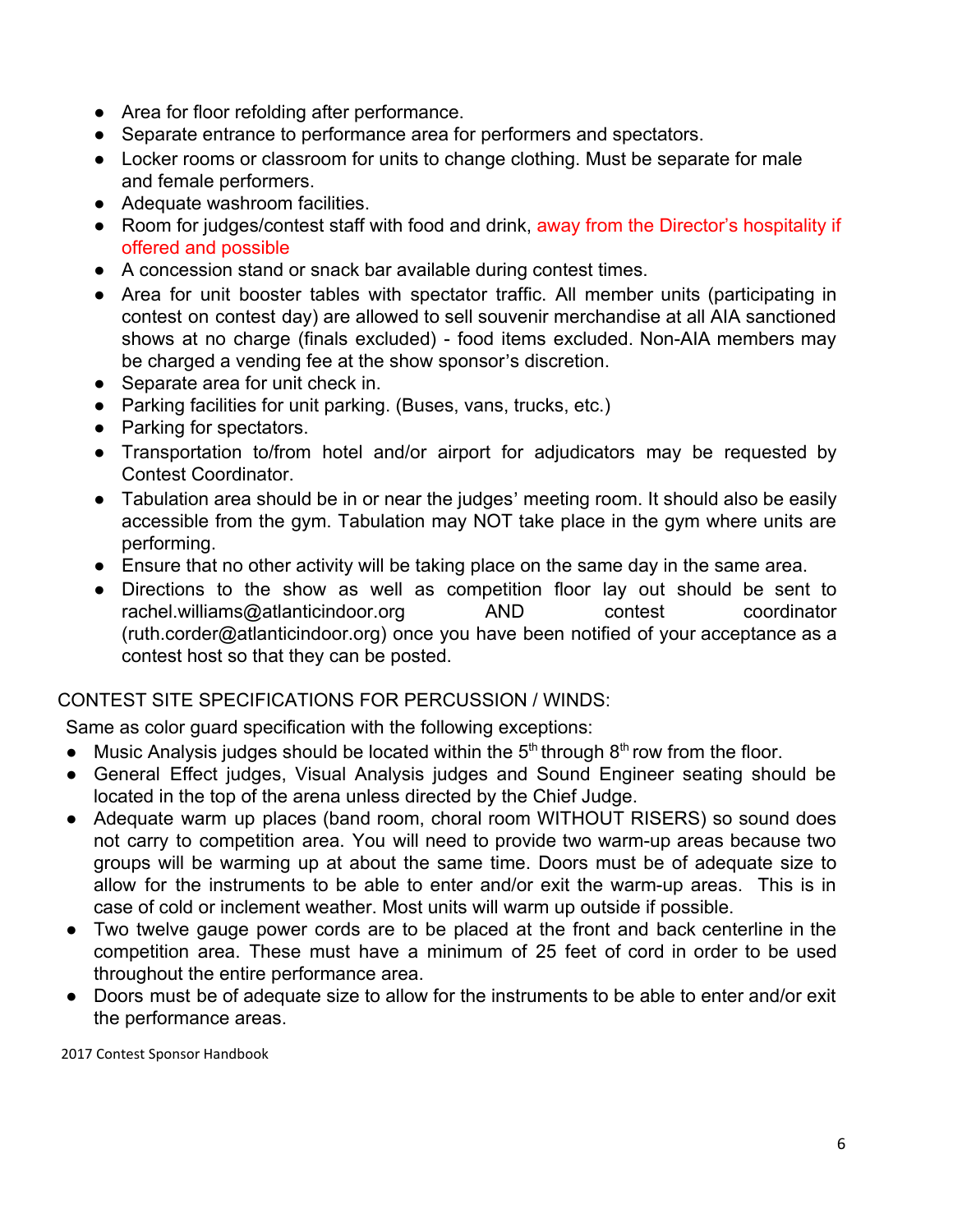• Timing and Penalty judge, site hosts and Contest Coordinator will confirm with Chief Judge as to the placement of the judges seating areas

#### **ENTRY PROCEDURE**

- AIA will handle all unit entries and will disseminate final information to the units and judges.
- Order of appearance for units will be determined by randomization at the beginning of the season.
- Unit entry fee must be paid in full by four fridays prior to contest. Failure to do so will result in forfeiture of performance slot and/or a units registration being dropped.
- All AIA Contests will offer the following color guard classes: (except when a WGI regional is hosted in our region)
	- IW Independent World
	- IO Independent Open
	- IA Independent A
	- SW Scholastic World
	- SO Scholastic Open
	- SA1 Scholastic A-1 (National A)
	- SA2 Scholastic A-2 (Intermediate A)
	- SA3 Scholastic A-3 (Local A)
	- IRA Independent Regional A
	- SRA1 Scholastic Regional A-1 (Intermed. Regional A)
	- SRA2 Scholastic Regional A-2 (Novice Regional A)
	- MS Middle School
	- ES Elementary School and younger
- All AIA Contests will offer the following Percussion classes: (except when a WGI regional is hosted in our region)

#### Marching

- PIW Percussion Independent World
- PIO Percussion Independent Open
- PIA Percussion Independent A
- PSW Percussion Scholastic World
- PSO Percussion Scholastic Open
- PSA Percussion Scholastic National A
- PSRA Percussion Scholastic RegionalA

Concert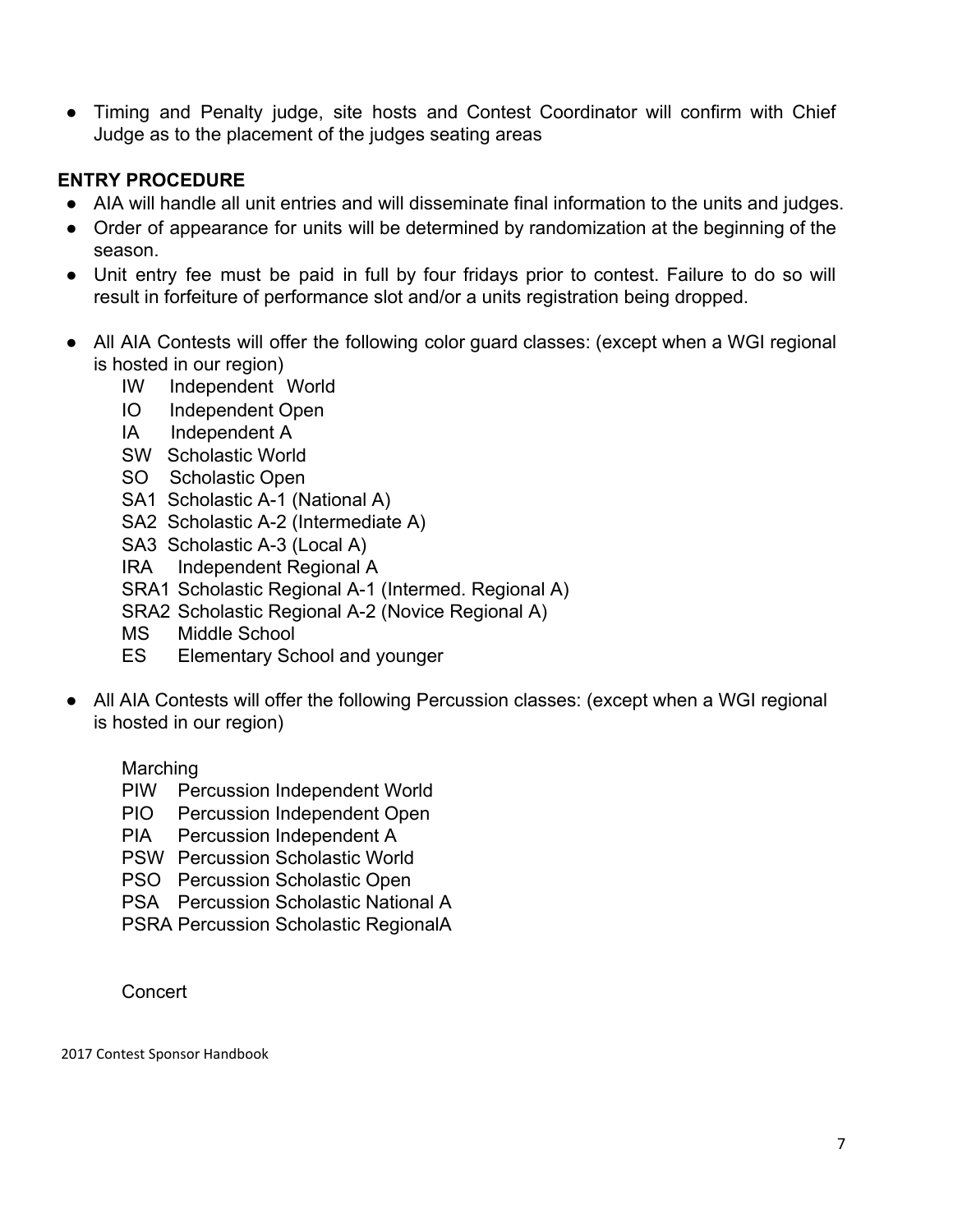- PSCW Percussion Scholastic Concert World
- PSCO Percussion Scholastic Concert Open
- PSCA Percussion Scholastic Concert A
- All AIA Contests will offer the following Winds classes: (except when a WGI regional is hosted in our region)

Marching WIW Winds Independent World WIO Winds Independent Open WIA Winds Independent A WSW Winds Scholastic World WSO Winds Scholastic Open WSA Winds Scholastic National A WSRA Winds Scholastic RegionalA

• The deadline date for contest entries will be 21 days (or 4 Fridays) prior to the contest date. All deadlines for contest entries will be strictly enforced. **THERE WILL BE NO EXCEPTIONS.**

**Note: To be clear, AIA must have RECEIVED the event registration AND FEE by this date.** AIA will release *final* contest information no later than 12 days or 2 Mondays prior to the contest at [www.atlanticindoor.org](http://www.atlanticindoor.org/).

#### **ELECTRICAL NEEDS**

The contest area should have one dedicated 120V outlets centered at BOTH the front and rear of the competition floor. This is a total of two (2) dedicated 120V circuits that are needed for the contest area. A power strip or splitter **will not** support the electrical needs and is not a substitute for meeting power requirements. Please alert the contest coordinator if you cannot provide the required power.

Another separate circuit is needed for Sound and Announcing at the front and the back but does not need to be located at the "center" of the competition arena.

Additional Power Requirements:

- Tabulation Area: Sufficient power for 1 laptop and printer.

#### **EMERGENCY CONTACTS**

Each Contest needs to provide an assigned individual who can accept phone calls at anytime in case of emergencies (flight problems, unit problems, etc.) the day of the contest,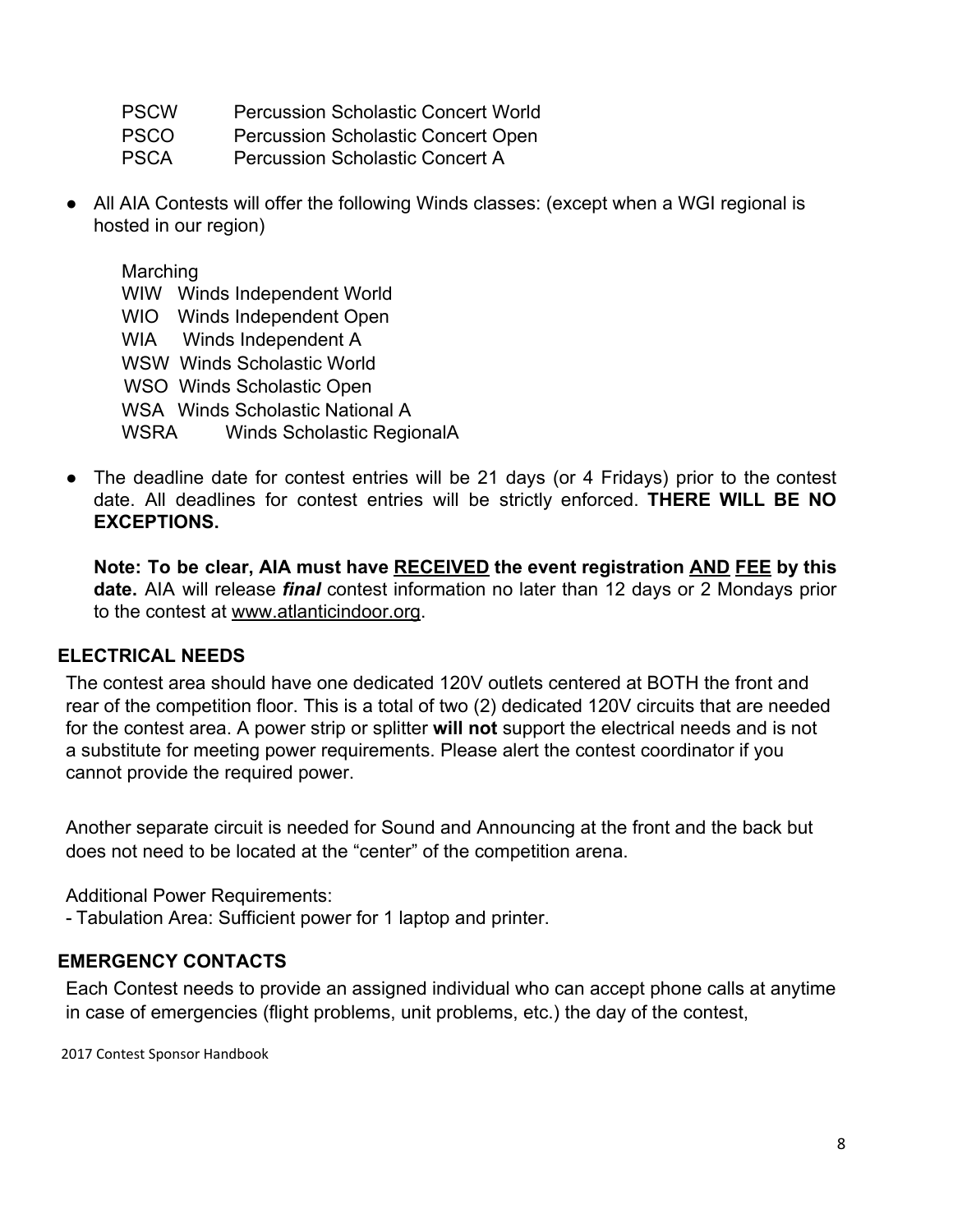preferably a cell phone at the contest site. This phone number will be placed on all final information to competing units. If this number changes, please notify AIA and the Contest Coordinator immediately.

#### **EVALUATING CONTESTS**

Please prepare a written review of the contest following the competition and submit to the Contest Coordinator within 24 hours after contest end. The review is for your benefit to correct any problems for the next year. The contest coordinator also prepares a review of the contest. These documents are reviewed by the EBOD to determine of any changes need to be implemented.

If a Contest presents serious problems, this will require detailed reports to the Contest Coordinators and the Executive Board so that the issues can be dealt with effectively and expediently.

#### **EXHIBITIONS**

Contest Sponsors that wish to include exhibition performance into their contest must notify AIA within the deadlines set for units in competition at their Contest. Exhibition requests will be reviewed on a case by case basis by the EBOD. Requests should be submitted to your assigned contest coordinator.

#### **FLOORS**

It is the responsibility of the show host to arrange transport of the AIA floor tarp and/or carpeting to the contest site from the previous contest site. There is currently one floor for the North and one for the South.

#### **JUDGE ASSIGNMENTS**

Judge Assignments are made by the Colorguard Judges Coordinator and the Percussion Judges Coordinator. Tentative assignments are posted at the beginning of each competitive season, final panels are posted no later than 30 days (four fridays) before the contest.

#### **MARKETING**

WGI's "Money, Marketing and Media" book is a valuable tool for any sponsor who needs assistance in making the Contest a financial success. The WGI Office will make this available to anyone upon request. [www.wgi.org](http://www.wgi.org/)

#### **TABULATION**

Tabulation is a crucial component of the Contest and extremely important to the units and judges. Contest Hosts are responsible for providing **at least one adult** tabulator for each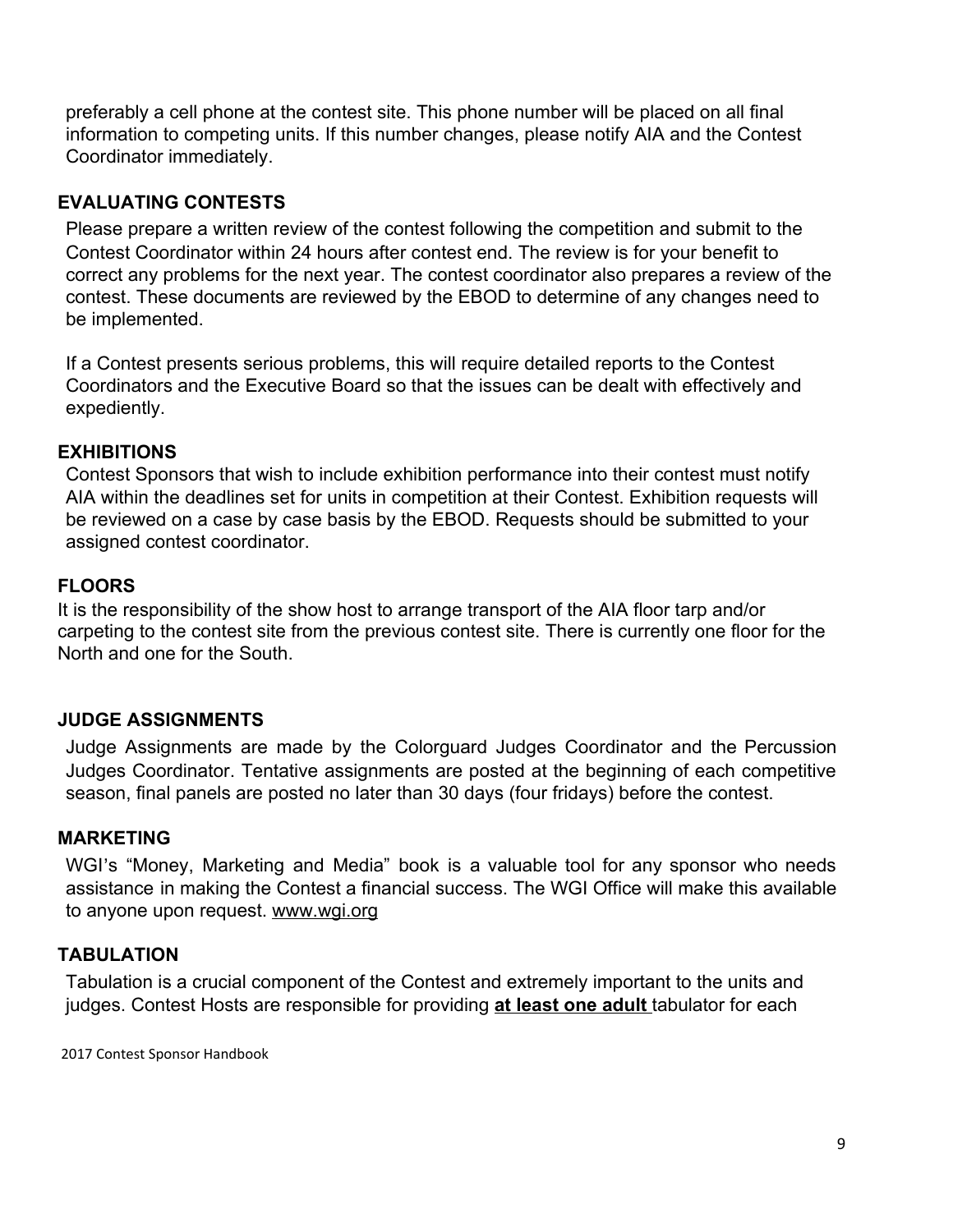contest. This person should be familiar and comfortable working with computer programs. AIA's Contest Coordinator will train the tabulators on the tabulation software prior to the contest. AIA will provide a laptop, pre-installed tabulation software and laser printer for the tabulation area.

The host will provide:

- internet access and required passwords
- a ream of white paper and stapler.

#### **Unit Check-In**

Each contest is required to have a designated area for unit check-in. This will be "home base" for units and participating members to pick up contest information, go to with questions, first-aid or other assistance with other situations that may arise. This location is REQUIRED to have the following:

- Phone list of key contest personnel and volunteers or two-way radio for communication.
- A first-aid kit stocked with basic items.
- Copies of a facility map available to hand out to unit directors and staff.

#### **Digital Recorders and Tablets**

Percussion/Winds Judges will be using digital recorders this year to make comments for each unit. Colorguard Judges will be using tablets to make comments for each unit. All commentaries will then be loaded into Competitio Suite by AIA staff. All required equipment for this process is provided by AIA.

#### **WARM UP AREAS**

Each colorguard unit will receive one (1) interval time of body warm up and one (1) interval time of equipment warm up regardless of the amount of space at a particular show. AIA will issue a detailed schedule to the units in their final information that must be adhered to. The Event Partner is not allowed to add additional warm up time even if there is extra space other than the two warm-up areas. You will also need two indoor warm up areas for percussion. Each unit will only use one area but due to the length of their warm up time, we run two simultaneously. Some percussion units may choose to warm-up outside based on weather and the individual particulars of each Contest site. Each warm up area must be staffed by the contest host with an adult supervisor/ timer. A one minute "warning" will be given at which time the unit must gather their equipment and prepare to leave the warm up area at the interval end time, at which time the next unit will enter the warm up area.

Colorguard Warm Up Intervals Class Interval Time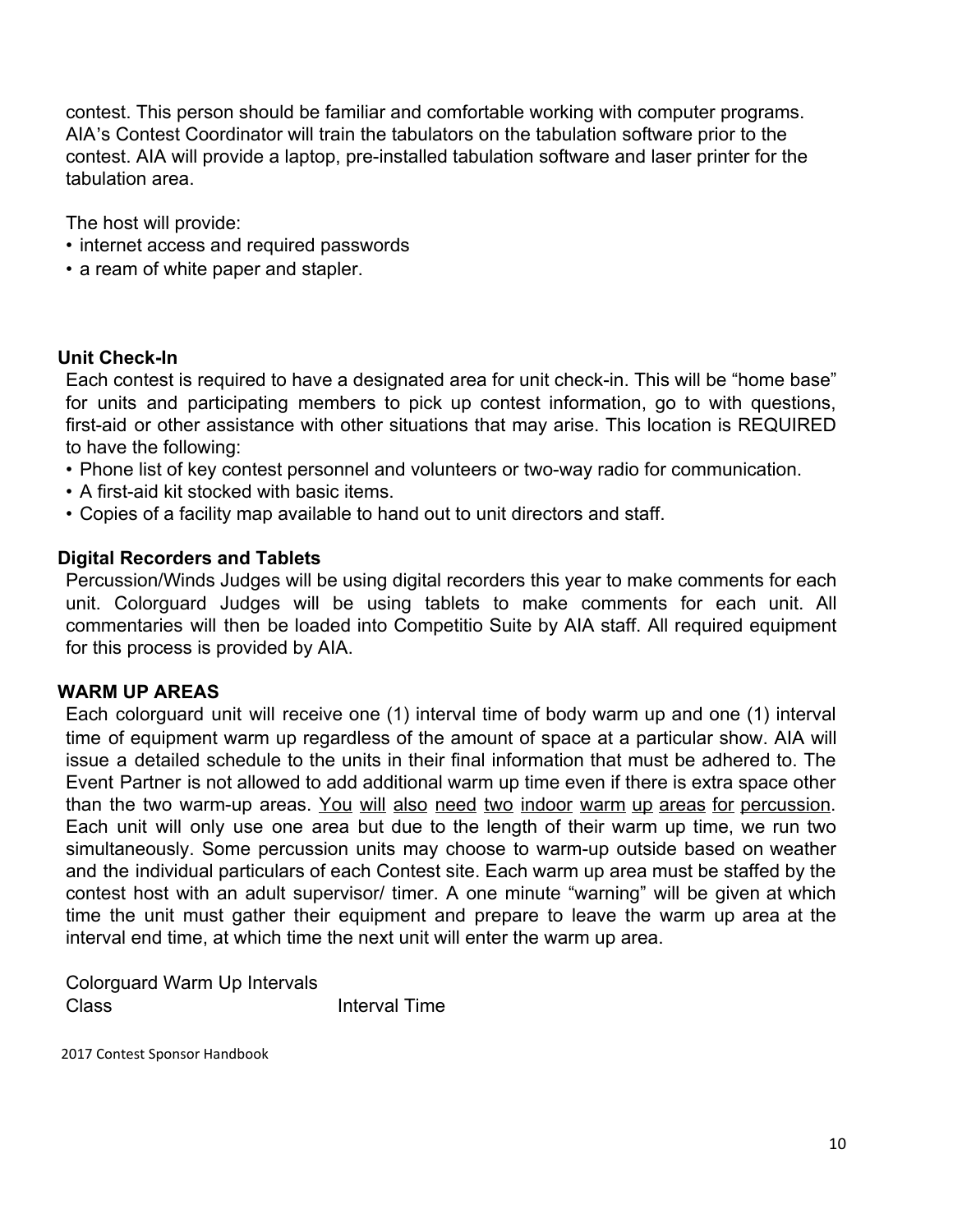| ES, MS, SRA1, SRA2, IRA      | 7 min            |
|------------------------------|------------------|
| A3, A2, A1                   | 8 min            |
| Open                         | 9 min            |
| World                        | $10 \text{ min}$ |
| Percussion Warm Up Intervals |                  |
| Class                        | Interval Time    |
| Concert A                    | 18 min           |
| <b>Concert Open</b>          | 20 min           |
| PSRA, PSA                    | $18 \text{ min}$ |
| <b>PSO</b>                   | 20 min           |
| <b>PSW</b>                   | 22 min           |
| Winds Warm Up Intervals      |                  |
| Class                        | Interval Time    |
| Winds SRA, SA                | 18 min           |
| Winds Open                   | 20 min           |
| Winds World                  | 22 min           |

#### **WEBSITE**

It is the responsibility of the show host to have documents detailing performance flow and host site delivered to the webmaster no later than four (4) Fridays before the competition date. These documents should include:

- site map detailing spectator parking, equipment un/loading, bus parking
- site map detailing warm up areas and pathways from one to the next
- site map detailing performance area
	- spectator seating
	- spectator entry /exit
	- performer entry/exit
	- competition time/performance line

Information provided during your contest host application process will be provided to member units via AIA's website. Any additions or corrections to the information about your contest should be emailed to [web@atlanticindoor.org.](mailto:web@atlanticindoor.org)

#### **COPYRIGHT, PHOTOGRAPHY & VIDEOGRAPHY**

**No flash photography** allowed at any AIA sanctioned competitions. Any video taken at AIA sanctioned events is for personal use only and may not be posted or made public in anyway. As part of the agreement between the Atlantic Indoor Association(AIA) and its member organizations, AIA requires all participating groups to comply with copyright laws regarding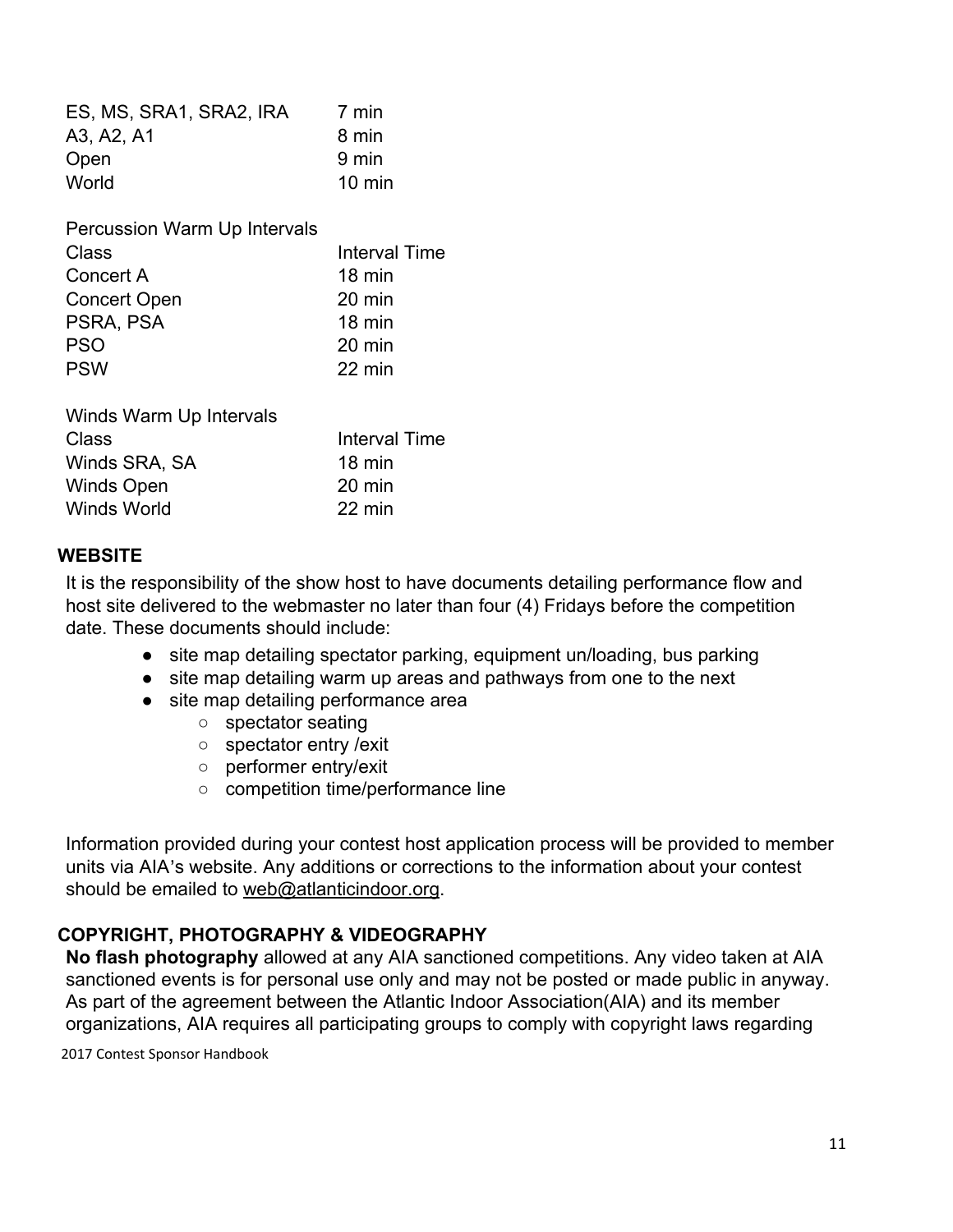performance and/ or use of arrangements of copyrighted music, visual images and other materials, as well as the use of copyrighted audio, spoken text and display of copyrighted words and images. If copyright violation is found to exist, disqualification may occur. Contest Hosts MUST clearly post these policies at all entrances to performance areas.

#### **UNIT STAFF ENTRY**

In the unit's check-in packet please include up to ten (10) staff passes for each unit in competition. These passes are intended for the staff and/or parent volunteers.

#### **DIRECTORS CONTEST ENTRY**

AIA will issue two (2) directors passes to each member organization that will be honored at all AIA Sanctioned Contests. This pass must be physically present to be honored. It is the responsibility of the unit to retain their passes. Lost passes will not be replaced, additional staff passes may be purchased at an additional cost during the AIA member registration period. Directors credentials remain the property of AIA and may be revoked at any time.

#### **DIRECTOR HOSPITALITY**

The contest may provide a Director's Hospitality area separate from the Judges Area, but is not required. Access to this area is granted by the AIA credentials and is limited to Unit Directors and their authorized guests. This areas should remain open and accessible until the end of the contest.

- Coffee and tea in the morning is extremely important. In the case of early departures from home or the hotel, breakfast or lunch when they arrive maybe appropriate. If you are providing breakfast items, things such as cereal, yogurt, fruit, muffins, and granola bars are appropriate and easy.
- Bottled water is usually the preference for most unit directors and judges. Soft drinks are also appreciated.
- Lunch and/or dinner might include hot soup, salads or casseroles, but is left to the discretion of the contest organizer.
- If the timing of your event dictates offering different meals, different menu options are appreciated.

#### **UNIT AWARDS**

In effort to create consistency at AIA sanctioned contests, a standardized award has been selected for use at ALL contests.

AIA has negotiated a special price point of \$9.00 per award and working relationship with Crown Trophy located in Cary, NC. Each contest sponsor will customize a 6x8 acrylic, with laser engraved center award with three lines of text and a background color of choice. A flat shipping fee of \$18.00 per contest will be assessed. Each contest host must download the trophy order form from the AIA site and submit an order two weeks prior to your contest date.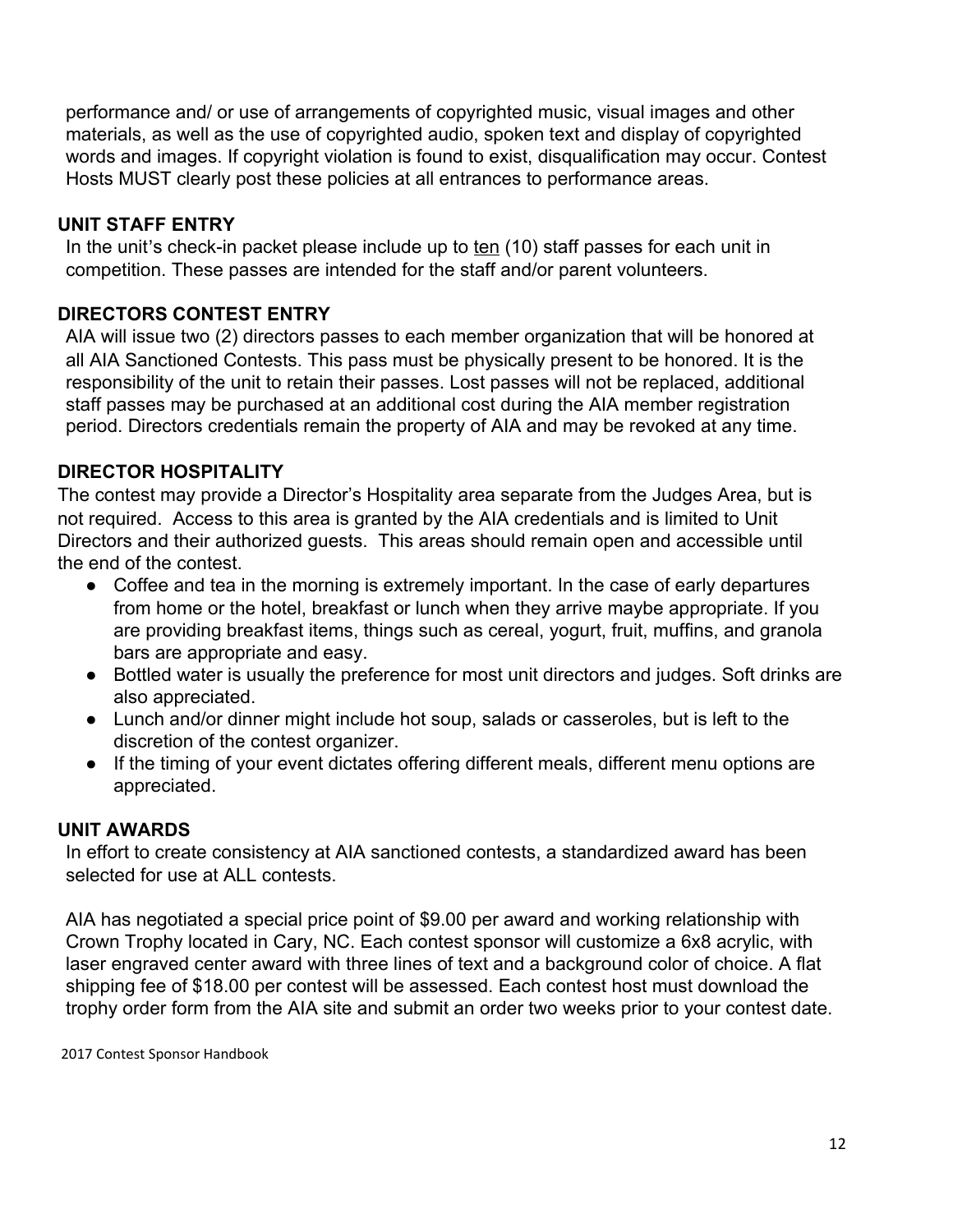Crown Trophy will ship your order to the address provided to arrive on Wednesday prior to your Saturday contest. AIA will invoice you for the number of trophies ordered for your contest.

NOTE: *Any extra trophies not used at your contest should be turned into the Contest Coordinator at the close of the event for a credit to your invoice.*

#### **First Aid**

Contest hosts are strongly urged to provide basic first aid services for visiting participants and spectators, as well as information regarding the nearest urgent care and emergency facilities. In addition to the **required first aid kit at unit check-in**, hosts are encouraged to have an available medical professional and stocked first aid kit in the contest performance area.

Please advise units of the location of first aid when checking in and ensure that all contest volunteers know where to direct participants in the event of an emergency. A system must be in place to contact your first aid and medical staff by phone or two-way radio in the event of an emergency.

### **Part 3: Judging**

The Contest Coordinator supervises and implements the contest, maintaining the standards and procedures set forth by AIA in conjunction with the Event Partner. The Chief Judge serves as the supervisor for the adjudication process, and is the liaison between the units and the judges relative to any issue of an adjudication nature.

#### **RESPONSIBILITIES OF THE CHIEF JUDGE(s)**

- Be scheduled to arrive early Saturday morning and depart at the conclusion of critique. The Chief Judge should not leave prior to the conclusion of the contest.
- Be present in the stands to view as many of the units (color guard and percussion) as possible.
- The Chief Judge or his/her designee must be present at critique at all times.
- Adjust the judging panels as necessary due to travel problems or illness.

#### **COMMUNICATION WITH CHIEF JUDGE PRIOR TO CONTEST**

The Contest Coordinator communicates with the Percussion and ColorGuard Judging Coordinators no later than one week prior to the contest. The purpose of this communication is to review the schedule of the weekend, review all logistics, transportation, accommodation, contest and critique issues, and to assure the smooth execution of the contest. The Contest Coordinator will be responsible to communicate these agreements (as appropriate) with the Event Partner to assure that these responsibilities are handled.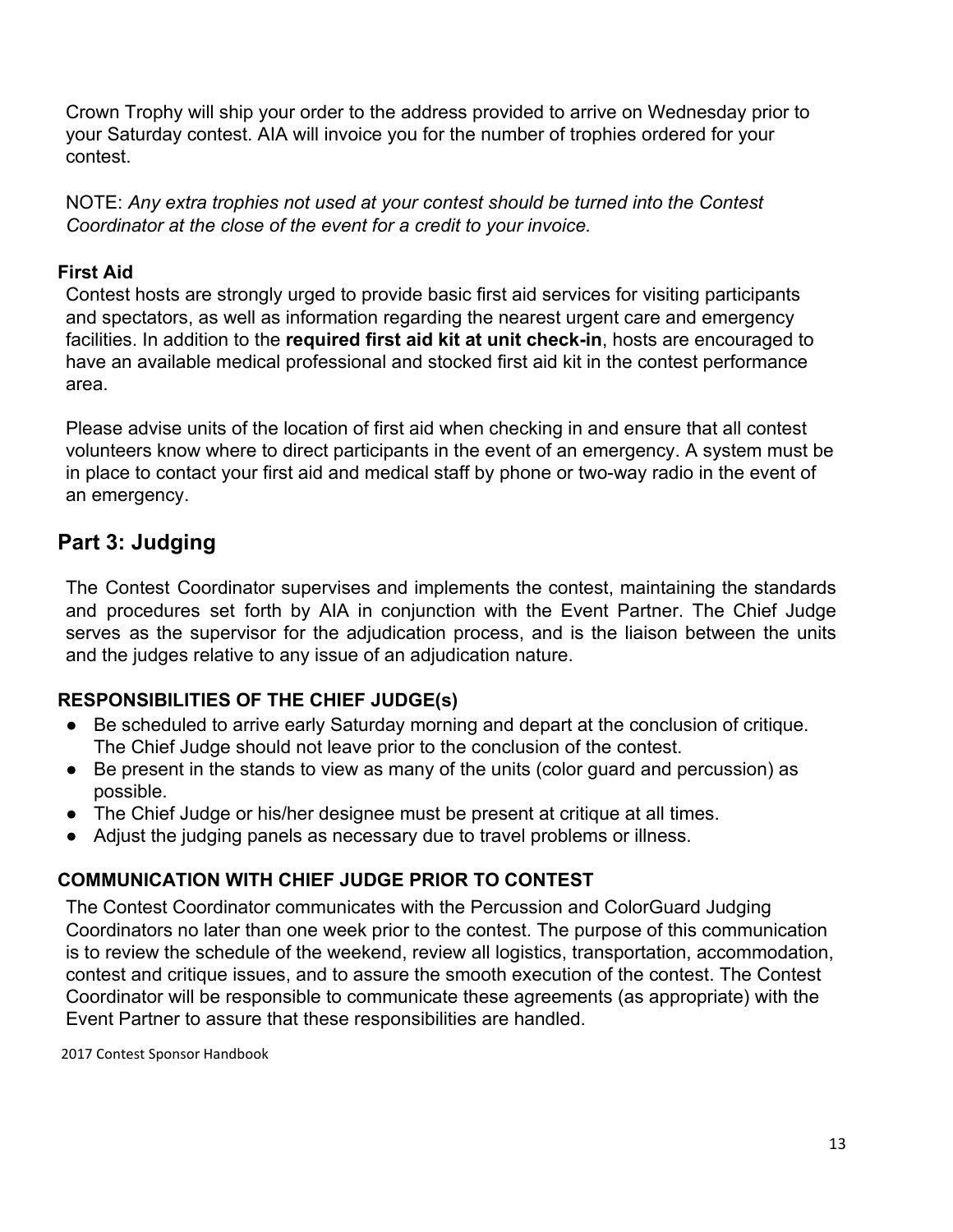#### **CRITIQUE**

Critique is an extremely important part of the Contest experience and must occur whenever possible. The critique procedure will be agreed upon prior to the contest. An electronic sign up sheet will be set up for the critique and posted via a link to Signup Genius on the AIA website when the draft schedules are posted. Sign up will be allowed until the day of competition. It is the responsibility of the units to register for critique. If a unit has not registered and there are still critique slots available, the Contest Coordinator may register the unit in question. The critique location should be a room separate from dressing areas, contest sites, lunchrooms, etc. The T&P Judge or Contest Coordinator will time and expedite the critique.

Colorguard Critique will have three units at once in the process; one table for GE, one table for Equipment and Movement and one table for Design. Units rotate from one table to the next, giving a full 9 minutes with the judging panel, or 3 min per table. Requests for full panel critiques will be handled on a case-by-case basis through the Chief Judge, and if approved, would be scheduled at the end of the critique for all other units.

Percussion Critique will have four units at once in the process, one table for Vis, one for VGE, one for Mus and one for MGE. Units rotate from one table to the next, giving a full 9 minutes with the judging panel, or 2.25 min per table. Requests for full panel critiques will be handled on a case-by-case basis through the Chief Judge, and if approved, would be scheduled at the end of the critique for all other units.

#### **JUDGES and AIA STAFF MEALS**

While most sponsors do a superb, generous job in this area, this segment will serve as an aid for new sponsors or for those few sponsors who may not understand the judges' needs during an event of this nature.

Meals and refreshments should be provided for all judges, sound engineer, announcer, AIA Contest Coordinator, and tabulators. A total head count will depend on the schedule.

- The contest coordinator will provide details based on the schedule for what meals should be planned.
- Judges should never be directed to the event concessions based on time considerations to keep the event on schedule.
- Coffee and tea in the morning is extremely important. In the case of a judge's early departures from home or the hotel, breakfast or lunch when they arrive maybe appropriate. If you are providing breakfast items, things such as cereal, yogurt, fruit, muffins, and granola bars are appropriate and easy.
- Bottled water is usually the preference for most judges. Soft drinks are also appreciated.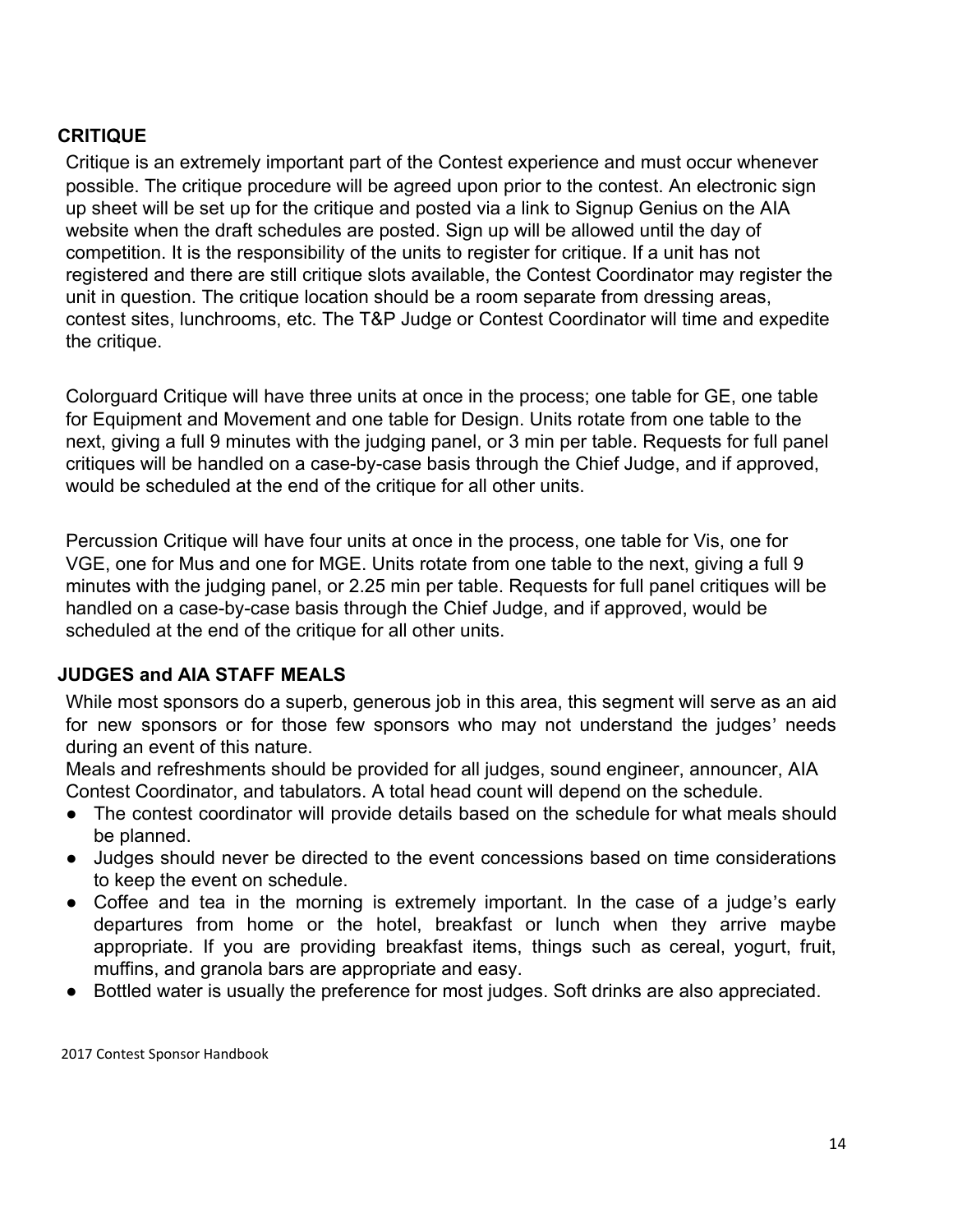- Lunch and/or dinner might include hot soup, salads or casseroles, but is left to the discretion of the contest organizer.
- If there are any allergies or meal contraints that may be important for meal planning, the contest coordinator will provide this information and will work with the contest site as needed to provide appropriate sustenance for the judging panel.

#### **JUDGES and AIA STAFF TRAVEL**

There may be times when judges and AIA staff will be traveling to different airports where two or more airports service a contest location. There are very sound reasons for this choice. In some cases, departure times are better and in many cases airline ticket costs are lower.

The Contest Coordinator will work with the contest host to arrange for transportation to and from the airport or hotel.

- **Airport pickup:** It is the judge's responsibility to advise the Contest Coordinator, AIA and Event Partner if other arrangements have been made. In the Southern Region, the Hyatt Place provides a shuttle service from the airport to the hotel. all arrangements will be from the hotel to site, if needed. If the contest sponsor makes other arrangements, such as a shuttle, please notify AIA. AIA will keep all parties informed of air arrangements. **Under no circumstances can a judge be kept waiting at an airport in excess of two (2) hours even if it means additional trips to the airport.**
- **Standard meeting point and means of identification:** If appropriate, all judges should be met at the baggage claim area of the airline on which they are traveling. An adult contest representative should hold a sign with large AIA lettering visible for the judge to recognize and thus establish contact.
- **Emergency contact:** The Contest Sponsor must assign someone who can be reached by phone in the event of flight changes and cancellations. This is an area that is often neglected. In addition, your AIA Contest Coordinator will be available to assist you with emergency situations, should they occur.

#### **PRIVACY IN THE JUDGES**' **ROOM**

The judges' room is restricted to judging personnel including the Chief Judge, Contest Coordinator, Color Guard Coordinator and Percussion Coordinator. There are often issues of a sensitive nature that need to be addressed, and which would be inappropriate for other individuals to witness or hear. If this is also the room where judges' meals are served, obviously the Sponsor's committee members will need to be in attendance, but this room should absolutely not be open to personnel other than those directly involved in the judging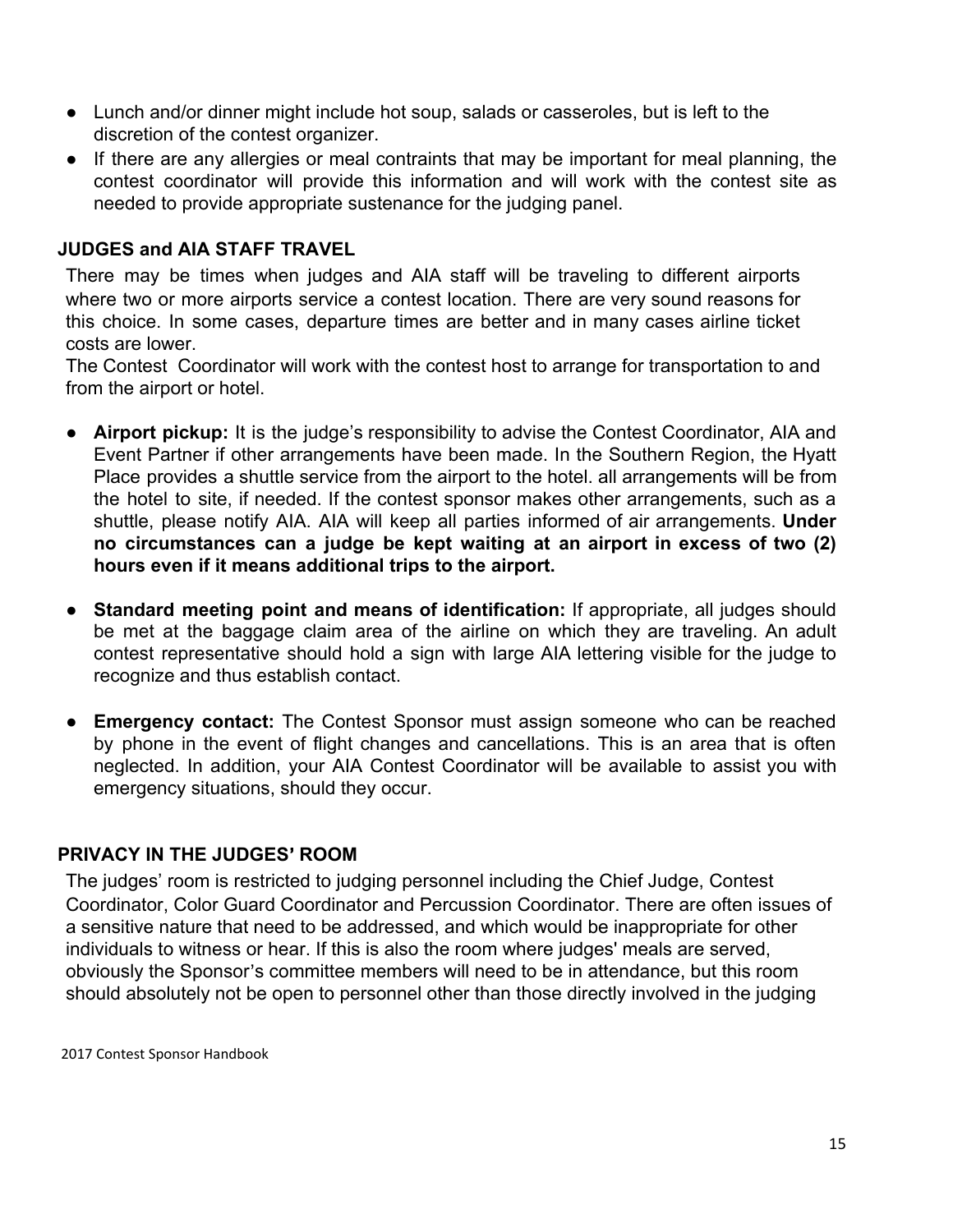process. Non-working judges, judges' families and/or friends are not to be in this area. There should be a consistent approach to security in the Judge's Room from contest to contest.

#### **ROLE OF THE CONTEST COORDINATOR IN JUDGING**

In the event a unit instructor or director approaches the Contest Coordinator with any questions relative to a judge or any phase of the judging process, that individual will be directed to the Chief Judge of the event. It is important not to comment on or express an opinion of any judge or the scoring procedure. Advise the Chief Judge if concerns are brought to your attention, to be sure that they have been addressed. Be aware that all information involving the adjudication and scoring of the event is to be treated as confidential.

#### **TIMING AND PENALTY JUDGES**

The Judging Coordinators will assign Timing and Penalty Judge (T&P Judge) to AIA contests. For rule interpretations please direct all questions to the Color Guard or Percussion Coordinator respectively.

- **Role and responsibilities of the T&P Judge:** Timing and Penalties are an important part of the competition. Hopefully, units will have been adequately prepared during the season so that they will arrive at Championships penalty free for the most part. The WGI Rule book will be used to assess any penalties to ensure consistency of judging across all AIA and regional contests.
- **Assessing Penalties:** The WGI Adjudication Manual and Rulebook is the last word for the T&P Judge. On rare occasions, the physical layout of the facility will make it necessary to allow for special considerations for timing based on the site. The T&P Judge and Chief Judge will use their best judgment in cases like this.

### **Part 4: Contest Checklist**

This checklist is designed to assist you in attending to the countless details which will make a contest run smoothly and efficiently. If the committee should be divided up in such a way that these categories fall into their specific responsibility, it will aid that individual, the contest sponsor and you in assuring the proper attention to details. All details might not apply to your specific contest, but it will definitely cover every possible situation.

#### **Contest Site**

● seating capacity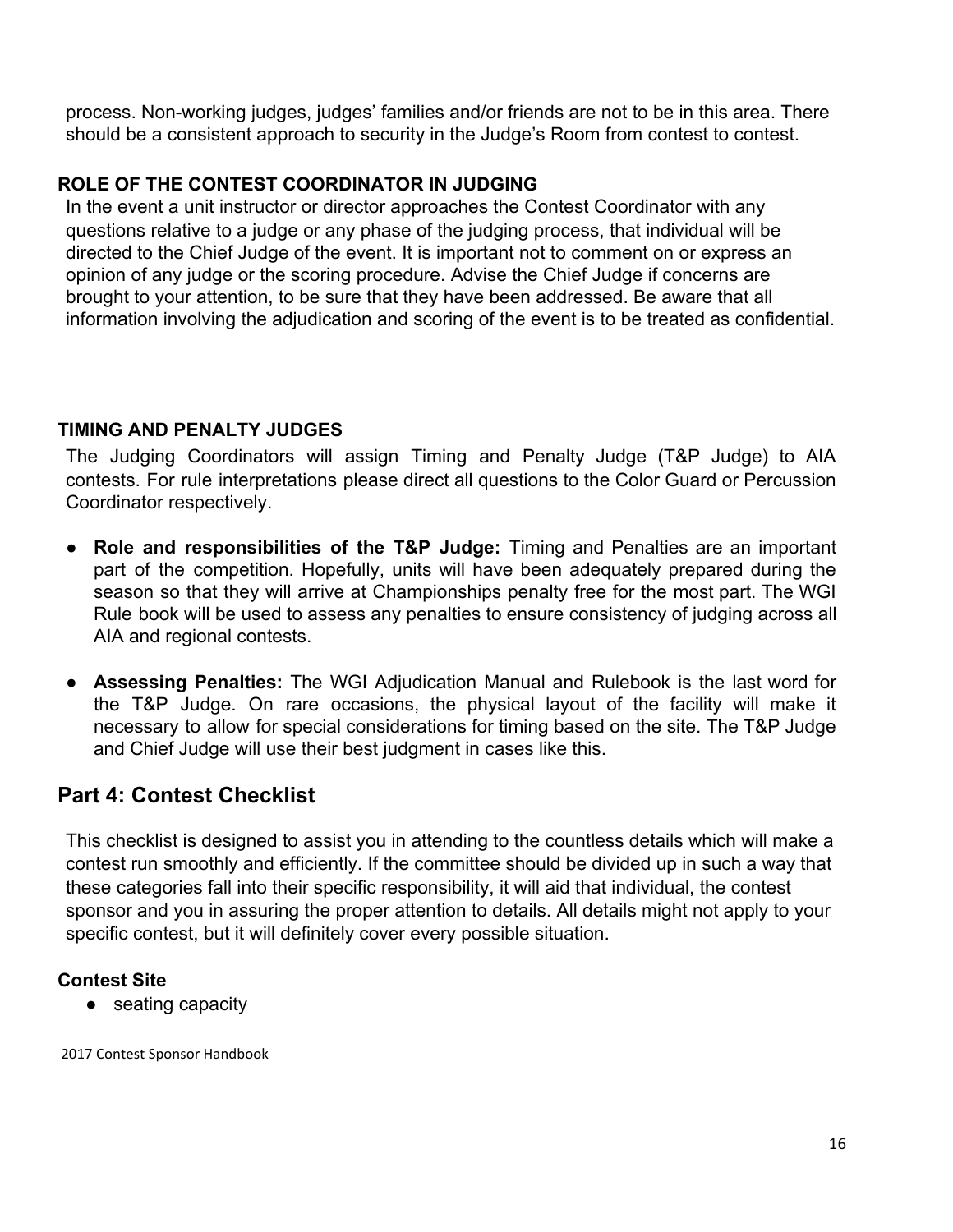- handicapped area
- warm up areas
- unit entrance and exit (performance flow)
- souvenir area
- crowd flow
- 5 foot safety zone designation
- judges area in stands, secure and accessible
- judges room
- coffee/cold drinks/water
- snacks
- tables and chairs
- announcer
- comfortable setup for announcer and sound
- security
- electrical power
- comfortable chairs for announcer and sound
- tabulation area
- power

#### **Staff needed**

- on site first aid
- tabulators (1-2 adults)
- security
- judges area
- money areas (adults)
- crowd control
- unit control
- doors (adults)
- unit check in (adults)
- warm up areas (adults)
- dressing rooms
- spectator entrance/exit
- unit entrance/ exit runners
- judges runners
- miscellaneous floaters
- parking lot as needed
- food service
- servers/ sellers/ clean up
- preparation of food for judges and staff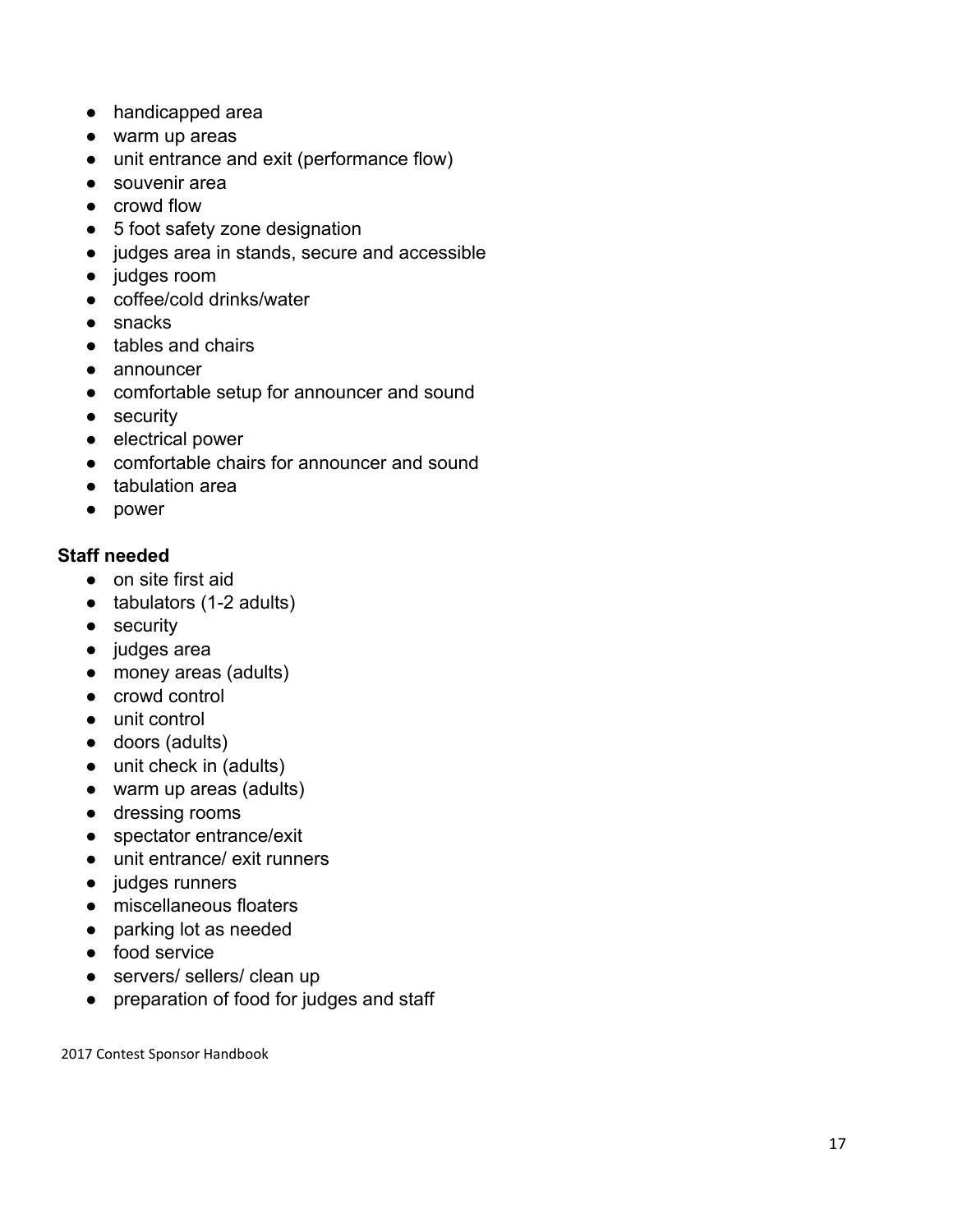#### **Supplies**

- badges (provided by AIA, to be signed out at beginning competitions and will be given to Registration table team)
- awards
- radios
- extension cords and power strips
- cones (have 2-6 available)
- tape (caution, duct, masking, gaffers)

#### **Tabulation**

- ream of paper
- pens, pencils, markers
- stapler, staples
- tables and chairs
- trash receptacle
- extra poster board
- access keys as needed

#### **Judges**

- transportation for judges
- judges food
- airport and hotel information

#### **Signs**

- unit check in
- unit entrance/exit
- dressing rooms (boys/girls)
- warm up areas
- prop/equipment area
- inspection area
- body warm up area
- equipment warm up area
- competing unit entrance
- spectator entrance
- ticket sales
- judges room
- tab area (keep out!)
- announcer sound area
- first aid
- judges critique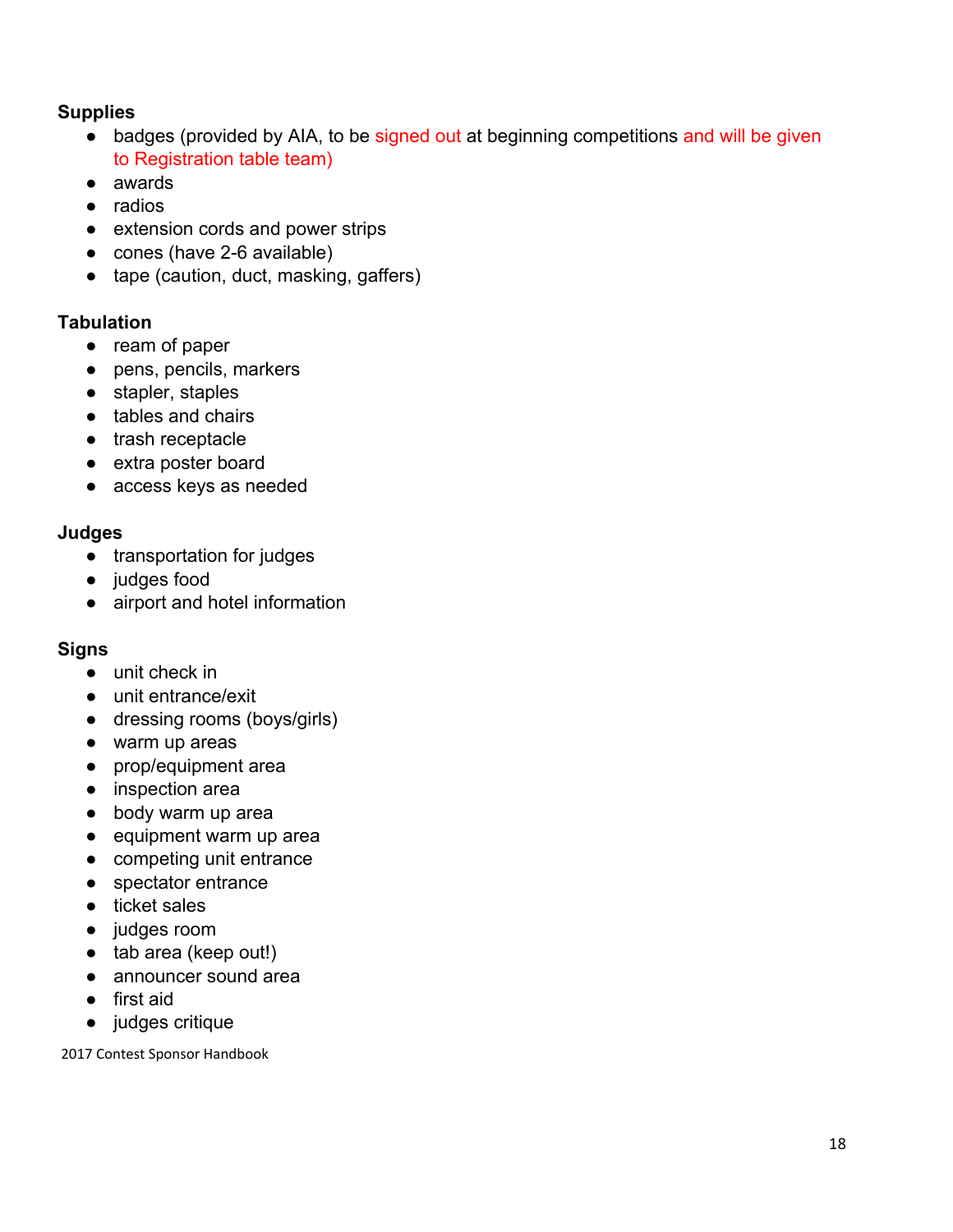● floor folding

#### **General Information for units**

- hospitals, medical centers
- police
- ambulance
- towing services
- garages
- gas stations
- general merchandise
- restaurants
- hotels
- florists
- contact phone numbers
- emergency phone numbers
- show coordinator number
- transportation chairperson

#### **Financial**

- expenses
- school rental
- AIA sponsor fee
- tabulator, medical, police
- ticket pricing
- cash and supplies
- cash boxes with cash for:
	- ticket sales
	- food sales
	- souvenirs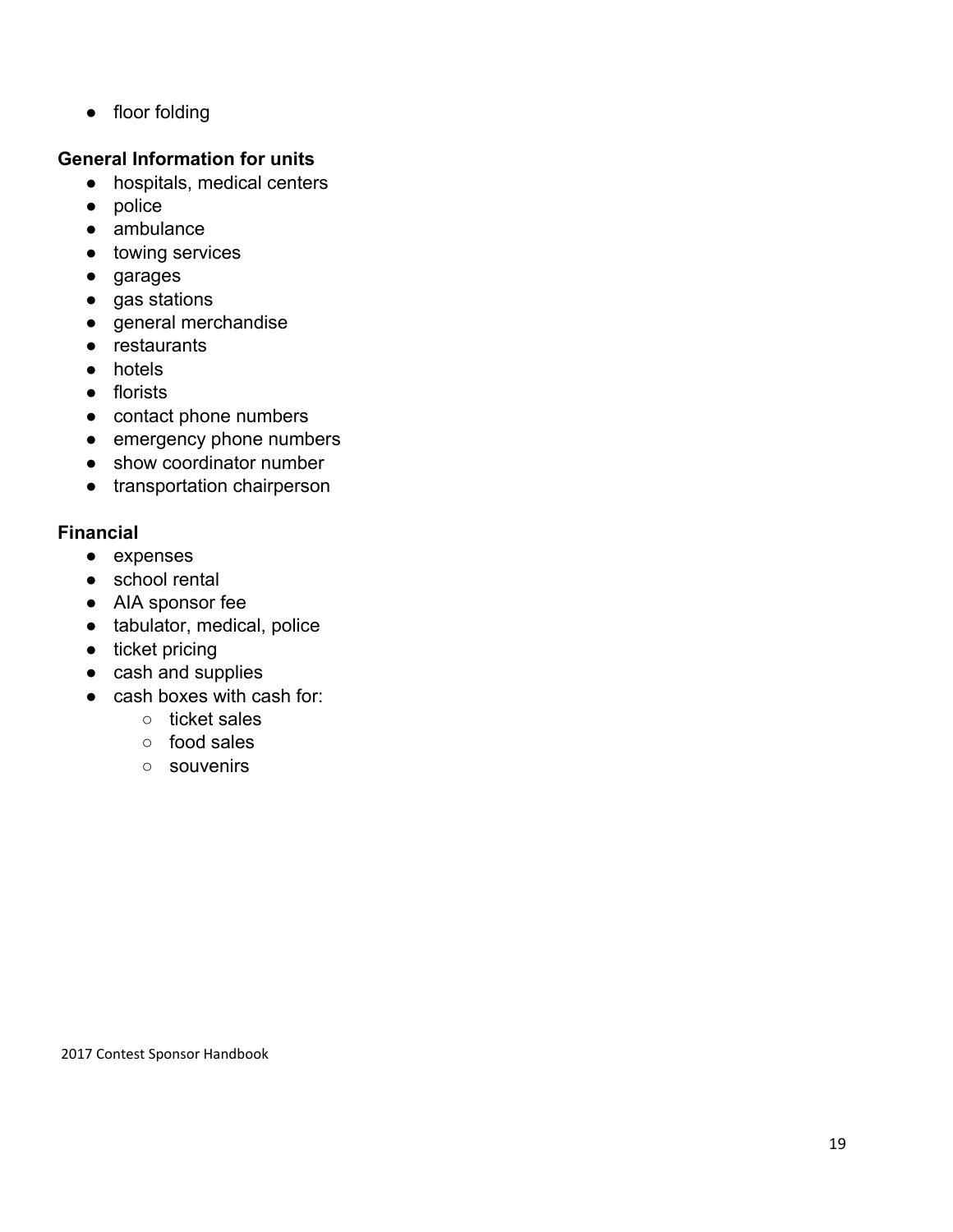**Body Warm up for Colorguard**

### **Warm-up Intervals for Class**

| Class              | Interval Time |
|--------------------|---------------|
| ES, MS, SRA1, SRA2 | 7 minutes     |
| A3, A2, A1         | 8 minutes     |
| Open               | 9 minutes     |
| World              | 10 minutes    |

**You must provide:**

- **2 minute warning**
- **1 minute warning**
- **- Timing starts after all performers have entered warm-up area (not set up).**
- **- Next unit should enter as previous unit is exiting.**
- **- Stick as closely to posted schedule as possible! (Note: All units are entitled to their ENTIRE warm-up time)**
- **- First Line of defense against timing issues.**
- **- Alert contest coordinator if unit is late or does not show.**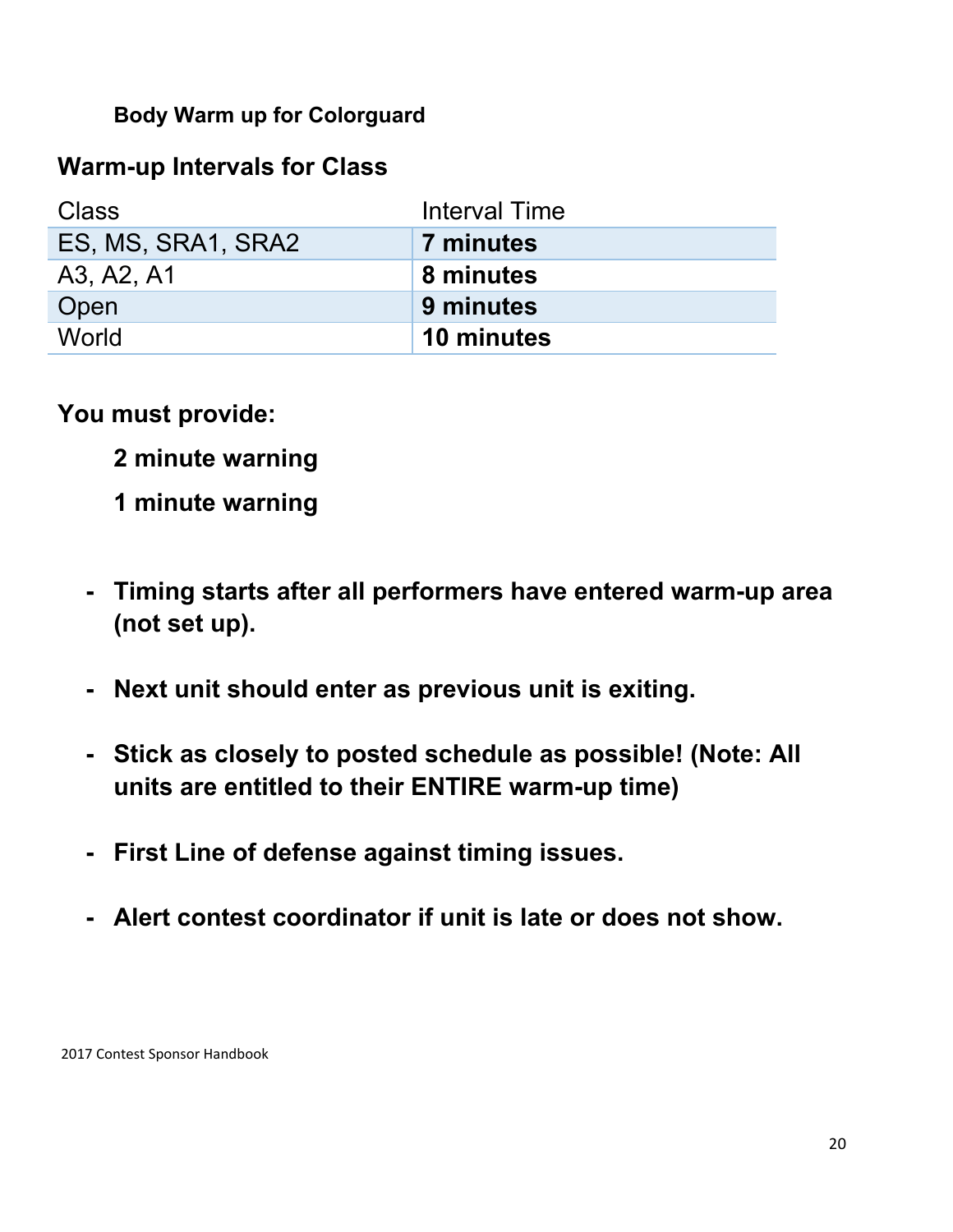## **Equipment Warm Up for Colorguard**

### **Warm-up Intervals for Class**

| Class              | <b>Interval Time</b> |
|--------------------|----------------------|
| ES, MS, SRA1, SRA2 | 7 minutes            |
| A3, A2, A1         | 8 minutes            |
| Open               | 9 minutes            |
| World              | 10 minutes           |

**You must provide:**

**2 minute warning**

## **1 minute warning**

- **- Timing starts after all performers have entered warm-up area (not set up).**
- **- Units may wait at the bottom of the stairs before their allotted time**
- **- Next unit should enter as previous unit is exiting.**
- **- Stick as closely to posted schedule as possible! (Note: All units are entitled to their ENTIRE warm-up time)**
- **- Keep in contact with volunteers behind the curtain to prevent guards from stacking up behind curtain.**
- **- Second Line of defense against timing issues.**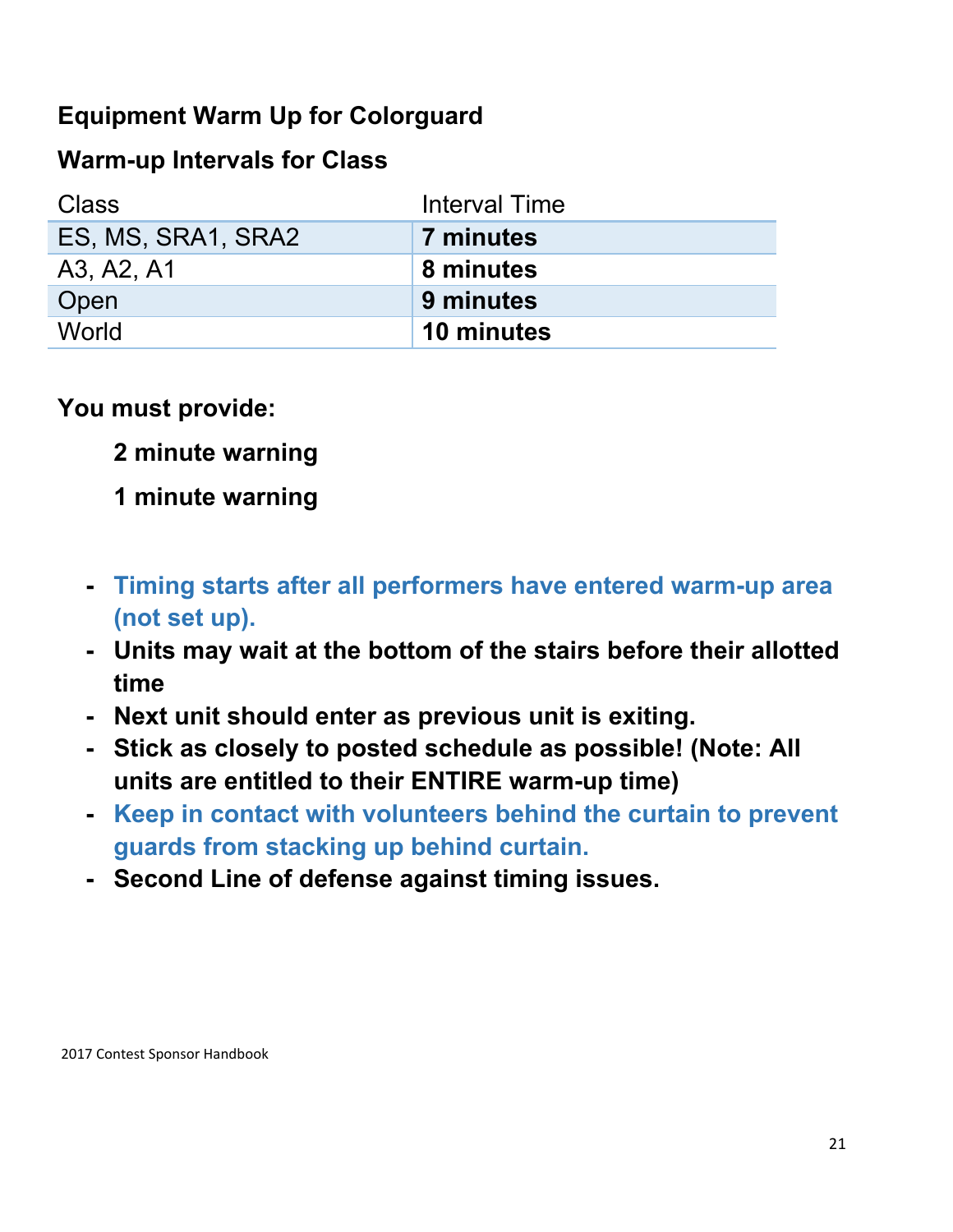## **Percussion Warm Ups**

### **Warm-up Intervals for Class**

| Class               | <b>Interval Time</b> |
|---------------------|----------------------|
| <b>Concert A</b>    | <b>18 minutes</b>    |
| <b>Concert Open</b> | 20 minutes           |
| PSRA, PSA           | 18 minutes           |
| <b>PSO</b>          | 20 minutes           |
| <b>PSW</b>          | 22 minutes           |

**You must provide:**

- **2 minute warning**
- **1 minute warning**
- **- Timing starts after all performers have entered warm-up area (not set up).**
- **- Units may wait at the bottom of the stairs before their allotted time**
- **- Next unit should enter as previous unit is exiting.**
- **- Stick as closely to posted schedule as possible! (Note: All units are entitled to their ENTIRE warm-up time)**
- **- First Line of defense against timing issues.**
- **- Alert contest coordinator if unit is late or does not show.**